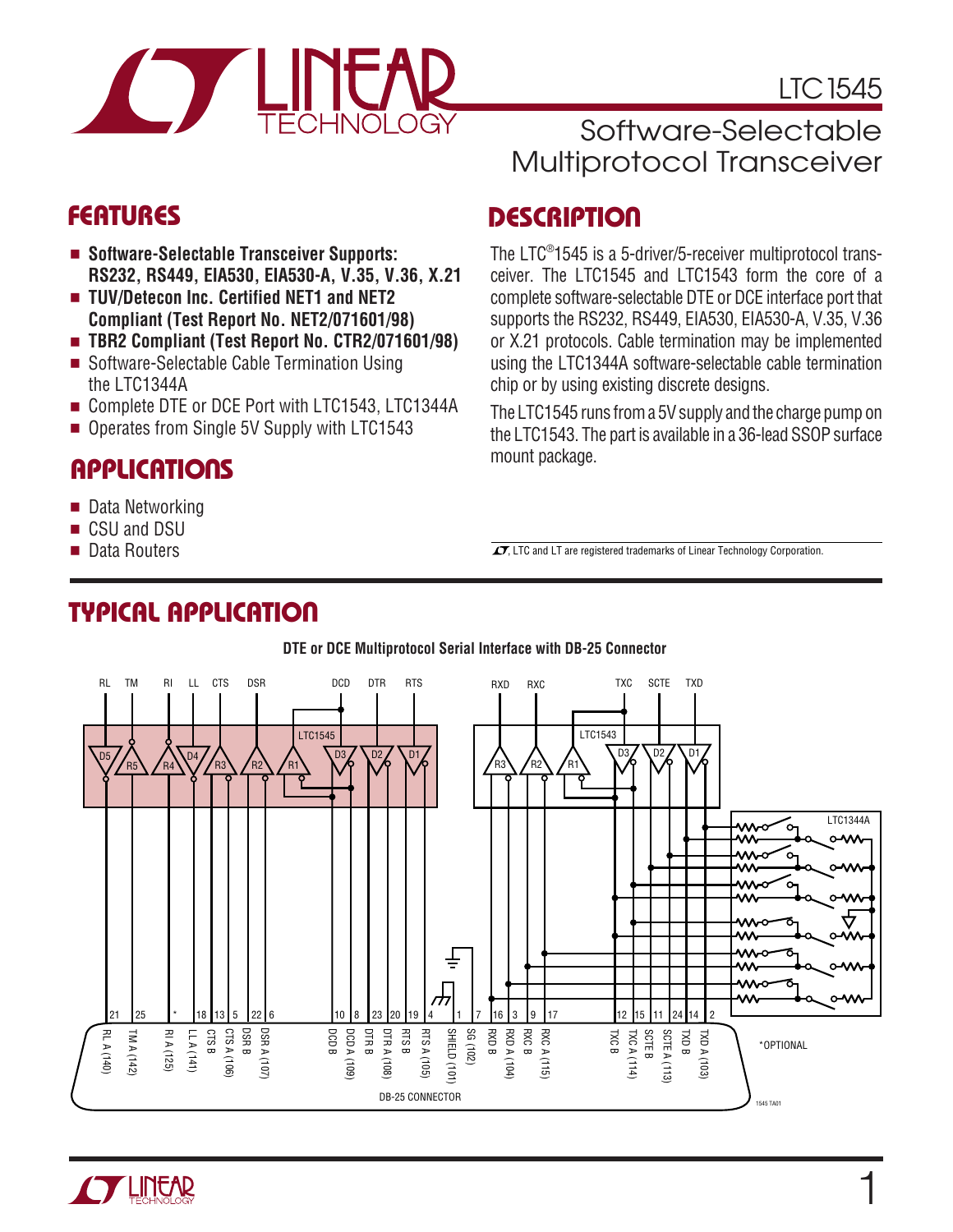#### **(Note 1)**

Supply Voltage

| Input Voltage                              |  |
|--------------------------------------------|--|
|                                            |  |
|                                            |  |
|                                            |  |
| <b>Output Voltage</b>                      |  |
|                                            |  |
|                                            |  |
| <b>Short-Circuit Duration</b>              |  |
|                                            |  |
|                                            |  |
|                                            |  |
| <b>Operating Temperature Range</b>         |  |
|                                            |  |
|                                            |  |
| Storage Temperature Range  -65°C to 150°C  |  |
| Lead Temperature (Soldering, 10 sec) 300°C |  |

## **ABSOLUTE MAXIMUM RATINGS <sup>W</sup> <sup>W</sup> <sup>W</sup> <sup>U</sup> PACKAGE/ORDER INFORMATION <sup>U</sup> <sup>W</sup> <sup>U</sup>**



Consult factory for Military grade parts.

## **ELECTRICAL CHARACTERISTICS**

**The** ● **denotes specifications which apply over the full operating temperature range, otherwise specifications are at TA = 25**°**C.** V<sub>CC</sub> = 5V, V<sub>DD</sub> = 8V, V<sub>EE</sub> = – 7V for V.28, –5.5V for V.10, V.11 (Notes 2, 3)

| <b>SYMBOL</b>          | <b>PARAMETER</b>                                                                  | <b>CONDITIONS</b>                                                                                                                                                      | MIN | <b>TYP</b>                  | <b>MAX</b>                   | <b>UNITS</b>                     |
|------------------------|-----------------------------------------------------------------------------------|------------------------------------------------------------------------------------------------------------------------------------------------------------------------|-----|-----------------------------|------------------------------|----------------------------------|
| <b>Supplies</b>        |                                                                                   |                                                                                                                                                                        |     |                             |                              |                                  |
| $I_{\text{CC}}$        | V <sub>CC</sub> Supply Current (DCE Mode,<br>All Digital Pins = GND or $V_{CC}$ ) | RS530, RS530-A, X.21 Modes, No Load<br>RS530, RS530-A, X.21 Modes, Full Load<br>V.28 Mode, No Load<br>V.28 Mode, Full Load<br>No-Cable Mode, D4ENB = HIGH              |     | 2.7<br>110<br>10            | 5<br>150<br>3<br>3<br>500    | mA<br>mA<br>mA<br>mA<br>μA       |
| IFF                    | V <sub>EE</sub> Supply Current (DCE Mode,<br>All Digital Pins = GND or $V_{CC}$ ) | RS530, RS530-A, X.21 Modes, No Load<br>RS530, X.21 Modes, Full Load<br>RS530-A, Full Load<br>V.28 Mode, No Load<br>V.28 Mode, Full Load<br>No-Cable Mode, D4ENB = HIGH |     | 2.0<br>23<br>34<br>12<br>10 | 4.0<br>35<br>50<br>18<br>500 | mA<br>mA<br>mA<br>mA<br>mA<br>μA |
| <b>I</b> <sub>DD</sub> | V <sub>DD</sub> Supply Current (DCE Mode,<br>All Digital Pins = GND or $V_{CC}$ ) | RS530, RS530-A, X.21 Modes, NoLoad<br>RS530, RS530-A, X.21 Modes, Full Load<br>V.28 Mode, No Load<br>V.28 Mode, Full Load<br>No-Cable Mode, D4ENB = HIGH               |     | 0.3<br>0.3<br>13.5<br>10    | 2<br>2<br>3<br>18<br>500     | mA<br>mA<br>mA<br>mA<br>μA       |
| $P_D$                  | Internal Power Dissipation (DCE Mode,<br>(All Digital Pins = GND or $V_{CC}$ )    | RS530, RS530-A, X.21 Modes, Full Load<br>V.28 Mode, Full Load                                                                                                          |     | 340<br>64                   |                              | mW<br>mW                         |

![](_page_1_Picture_11.jpeg)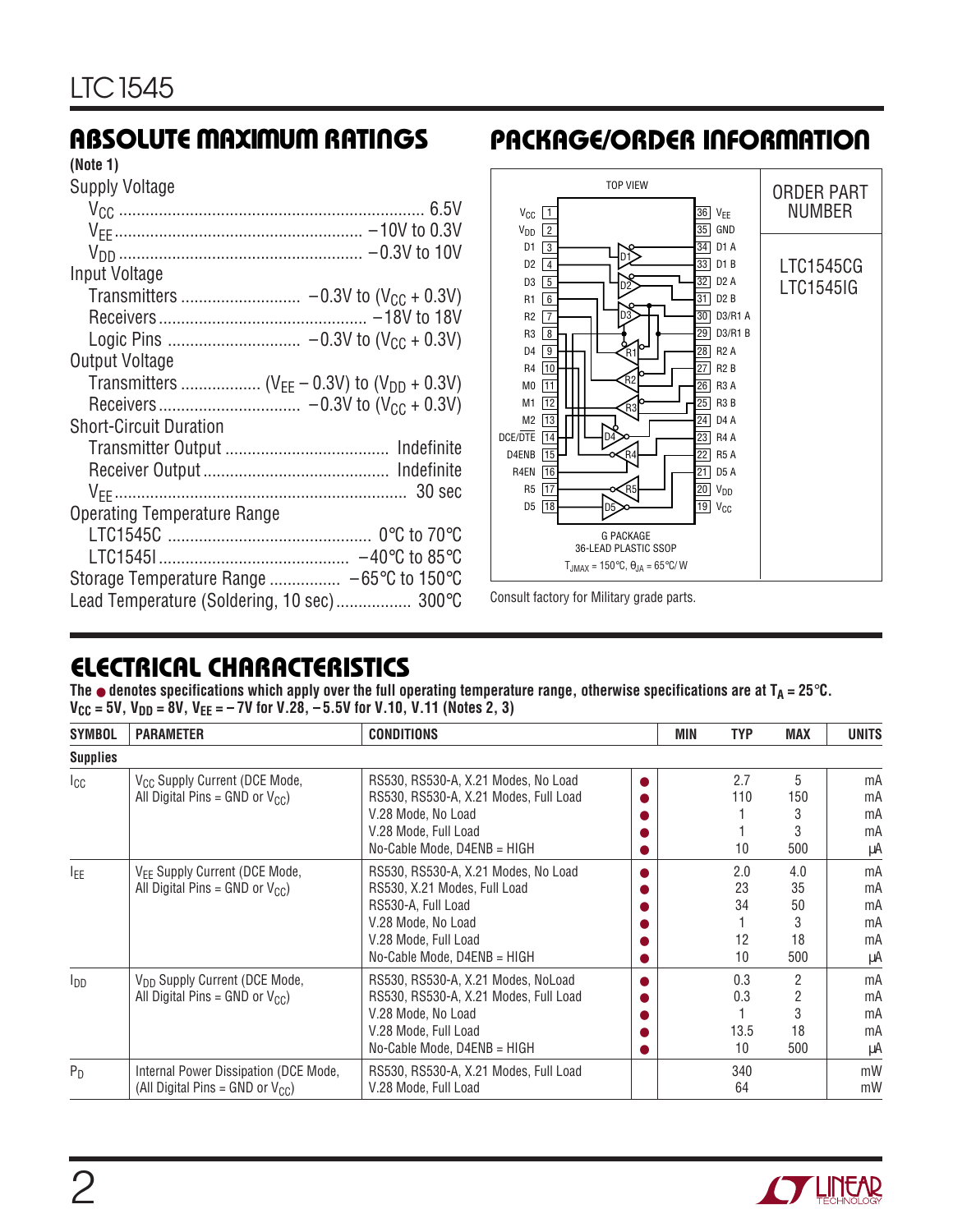## **ELECTRICAL CHARACTERISTICS**

The ● denotes specifications which apply over the full operating temperature range, otherwise specifications are at T<sub>A</sub> = 25°C. **VCC = 5V, VDD = 8V, VEE = – 7V for V.28, – 5.5V for V.10, V.11 (Notes 2, 3)**

| <b>SYMBOL</b>         | <b>PARAMETER</b>                                                 | <b>CONDITIONS</b>                                                                                                                                               |           | MIN                       | <b>TYP</b>     | <b>MAX</b>                   | <b>UNITS</b>         |
|-----------------------|------------------------------------------------------------------|-----------------------------------------------------------------------------------------------------------------------------------------------------------------|-----------|---------------------------|----------------|------------------------------|----------------------|
|                       | <b>Logic Inputs and Outputs</b>                                  |                                                                                                                                                                 |           |                           |                |                              |                      |
| $V_{\text{IH}}$       | Logic Input High Voltage                                         |                                                                                                                                                                 |           | $\overline{2}$            |                |                              | $\vee$               |
| $V_{IL}$              | Logic Input Low Voltage                                          |                                                                                                                                                                 |           |                           |                | 0.8                          | $\vee$               |
| <b>I<sub>IN</sub></b> | Logic Input Current                                              | D1, D2, D3, D4, D5<br>M0, M1, M2, DCE, D4ENB, R4EN = GND (LTC1545C)<br>M0, M1, M2, DCE, D4ENB, R4EN = GND (LTC1545I)<br>M0, M1, M2, DCE, D4ENB, R4EN = $V_{CC}$ |           | $-100$<br>$-120$          | $-50$<br>$-50$ | ±10<br>$-30$<br>$-30$<br>±10 | μA<br>μA<br>μA<br>μA |
| V <sub>OH</sub>       | Output High Voltage                                              | $I_0 = -4mA$                                                                                                                                                    | ●         | 3                         | 4.5            |                              | $\vee$               |
| $V_{OL}$              | Output Low Voltage                                               | $I_0 = 4mA$                                                                                                                                                     |           |                           | 0.3            | 0.8                          | $\vee$               |
| $I_{OSR}$             | <b>Output Short-Circuit Current</b>                              | $0V \leq V_0 \leq V_{CC}$                                                                                                                                       |           | $-50$                     | 40             | 50                           | mA                   |
| $I_{OZR}$             | Three-State Output Current                                       | $MO = M1 = M2 = V_{CC}, 0V \le V_0 \le V_{CC}$                                                                                                                  |           |                           | ±1             |                              | μA                   |
| V.11 Driver           |                                                                  |                                                                                                                                                                 |           |                           |                |                              |                      |
| V <sub>ODO</sub>      | Open Circuit Differential Output Voltage                         | $R_L = 1.95k$ (Figure 1)                                                                                                                                        | $\bullet$ |                           |                | ±5                           | $\vee$               |
| VODL                  | Loaded Differential Output Voltage                               | $R_1 = 50\Omega$ (Figure 1)<br>$R_L = 50\Omega$ (Figure 1)                                                                                                      |           | 0.5V <sub>0D0</sub><br>±2 |                | 0.67V <sub>0D0</sub>         | $\mathsf{V}$         |
| $\Delta V_{OD}$       | Change in Magnitude of Differential<br>Output Voltage            | $R_1 = 50\Omega$ (Figure 1)                                                                                                                                     |           |                           |                | 0.2                          | $\vee$               |
| $V_{OC}$              | Common Mode Output Voltage                                       | $R_L = 50\Omega$ (Figure 1)                                                                                                                                     | $\bullet$ |                           |                | $\mathbf{3}$                 | $\vee$               |
| $\Delta V_{OC}$       | Change in Magnitude of Common Mode<br><b>Output Voltage</b>      | $R_1 = 50\Omega$ (Figure 1)                                                                                                                                     |           |                           |                | 0.2                          | $\vee$               |
| Iss                   | <b>Short-Circuit Current</b>                                     | $V_{OUT} = GND$                                                                                                                                                 |           |                           |                | ±150                         | mA                   |
| $I_{0Z}$              | Output Leakage Current                                           | $-0.25V \leq V_0 \leq 0.25V$ , Power Off or<br>No-Cable Mode or Driver Disabled                                                                                 | $\bullet$ |                           | ±1             | ±100                         | μA                   |
| $t_r, t_f$            | Rise or Fall Time                                                | LTC1545C (Figures 2, 5)<br>LTC1545I (Figures 2, 5)                                                                                                              |           | 2<br>$\overline{2}$       | 15<br>15       | 25<br>35                     | ns<br>ns             |
| t <sub>PLH</sub>      | Input to Output                                                  | LTC1545C (Figures 2, 5)<br>LTC1545I (Figures 2, 5)                                                                                                              |           | 20<br>20                  | 40<br>40       | 65<br>75                     | ns<br>ns             |
| t <sub>PHL</sub>      | Input to Output                                                  | LTC1545C (Figures 2, 5)<br>LTC1545I (Figures 2, 5)                                                                                                              |           | 20<br>20                  | 40<br>40       | 65<br>75                     | ns<br>ns             |
| Δt                    | Input to Output Difference,  t <sub>PLH</sub> - t <sub>PHL</sub> | LTC1545C (Figures 2, 5)<br>LTC1545I (Figures 2, 5)                                                                                                              |           | 0<br>0                    | 3<br>3         | 12<br>17                     | ns<br>ns             |
| t <sub>SKEW</sub>     | Output to Output Skew                                            | (Figures 2, 5)                                                                                                                                                  |           |                           | 3              |                              | ns                   |
| <b>V.11 Receiver</b>  |                                                                  |                                                                                                                                                                 |           |                           |                |                              |                      |
| V <sub>TH</sub>       | Input Threshold Voltage                                          | $-7V \leq V_{CM} \leq 7V$                                                                                                                                       |           | $-0.2$                    |                | 0.2                          | $\vee$               |
| $\Delta V_{TH}$       | <b>Input Hysteresis</b>                                          | $-7V \leq V_{CM} \leq 7V$                                                                                                                                       |           |                           | 15             | 40                           | mV                   |
| I <sub>IN</sub>       | Input Current (A, B)                                             | $-10V \le V_{A,B} \le 10V$                                                                                                                                      |           |                           |                | $\pm 0.66$                   | mA                   |
| $R_{IN}$              | Input Impedance                                                  | $-10V \leq V_{A,B} \leq 10V$                                                                                                                                    | $\bullet$ | 15                        | 30             |                              | $k\Omega$            |
| $t_r, t_f$            | Rise or Fall Time                                                | (Figures 2, 6)                                                                                                                                                  |           |                           | 15             |                              | ns                   |
| t <sub>PLH</sub>      | Input to Output                                                  | LTC1545C (Figures 2, 6)<br>LTC1545I (Figures 2, 6)                                                                                                              | $\bullet$ |                           | 50<br>50       | 80<br>90                     | ns<br>ns             |
| t <sub>PHL</sub>      | Input to Output                                                  | LTC1545C (Figures 2, 6)<br>LTC1545I (Figures 2, 6)                                                                                                              |           |                           | 50<br>50       | 80<br>90                     | ns<br>ns             |
| $\Delta t$            | Input to Output Difference, $ t_{PLH} - t_{PHL} $                | LTC1545C (Figures 2, 6)<br>LTC1545I (Figures 2, 6)                                                                                                              |           | 0<br>0                    | 4<br>4         | 16<br>21                     | ns<br>ns             |

![](_page_2_Picture_4.jpeg)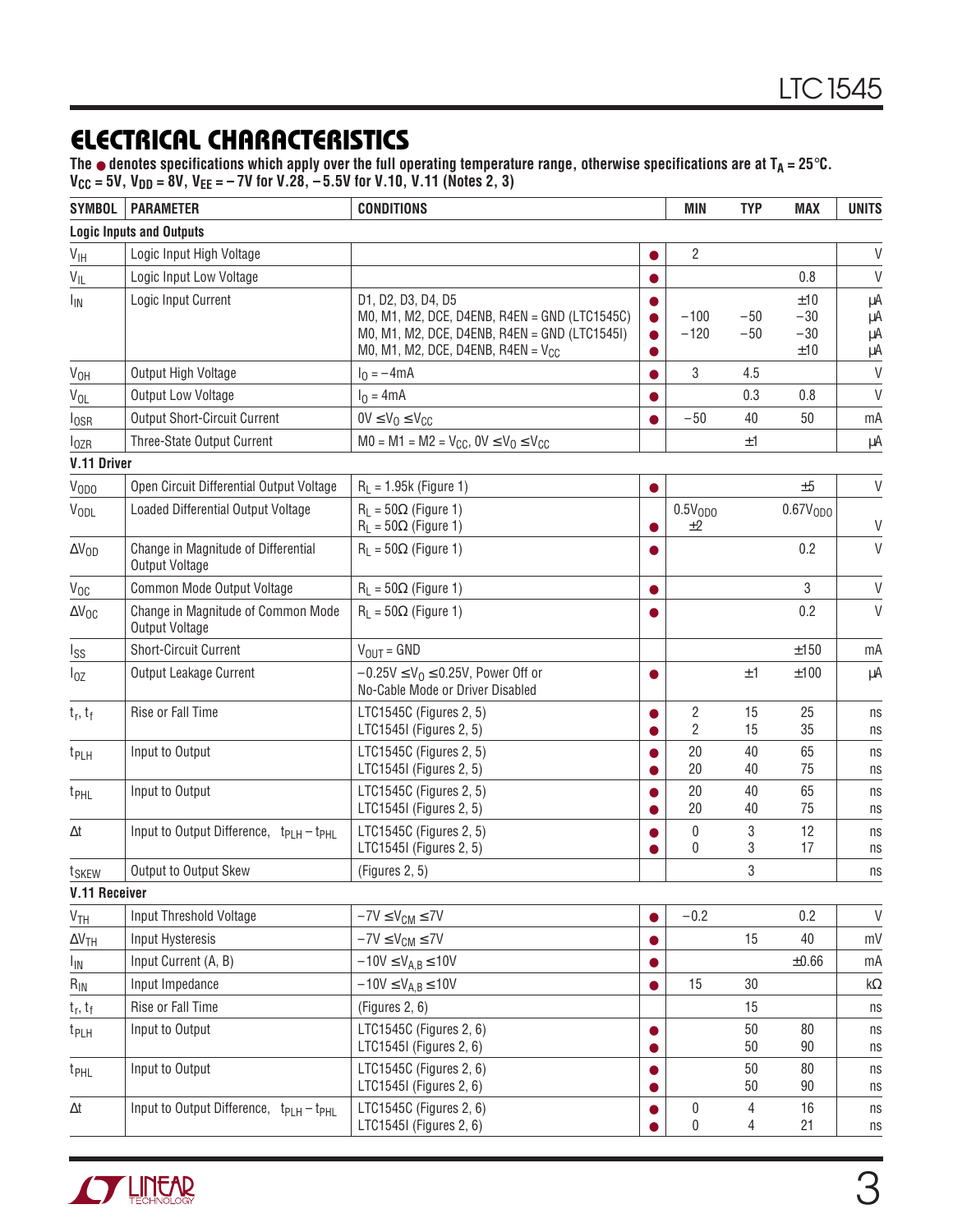## **ELECTRICAL CHARACTERISTICS**

The ● denotes specifications which apply over the full operating temperature range, otherwise specifications are at T<sub>A</sub> = 25°C. **VCC = 5V, VDD = 8V, VEE = – 7V for V.28, – 5.5V for V.10, V.11 (Notes 2, 3)**

| <b>SYMBOL</b>          | <b>PARAMETER</b>                                 | <b>CONDITIONS</b>                                                             |           | <b>MIN</b>                     | <b>TYP</b>     | <b>MAX</b>     | <b>UNITS</b>       |
|------------------------|--------------------------------------------------|-------------------------------------------------------------------------------|-----------|--------------------------------|----------------|----------------|--------------------|
| V.10 Driver            |                                                  |                                                                               |           |                                |                |                |                    |
| $V_0$                  | <b>Output Voltage</b>                            | Open Circuit, $R_L = 3.9k$                                                    |           | ±4                             |                | ±6             | $\vee$             |
| $V_T$                  | <b>Output Voltage</b>                            | $R_L = 450\Omega$ (Figure 3)<br>$R_1 = 450\Omega$ (Figure 3)                  |           | $\pm 3.6$<br>0.9V <sub>0</sub> |                |                | $\vee$             |
| lss                    | <b>Short-Circuit Current</b>                     | $V_0 = GND$                                                                   |           |                                |                | ±150           | mA                 |
| $I_{0Z}$               | Output Leakage Current                           | $-0.25V \le V_0 \le 0.25V$ , Power Off or<br>No-Cable Mode or Driver Disabled | 0         |                                | ±0.1           | ±100           | μA                 |
| $t_r, t_f$             | Rise or Fall Time                                | $R_L = 450\Omega$ , $C_L = 100pF$ (Figures 3, 7)                              |           |                                | $\overline{2}$ |                | $\mu s$            |
| t <sub>PLH</sub>       | Input to Output                                  | $R_L = 450\Omega$ , $C_L = 100pF$ (Figures 3, 7)                              |           |                                | 1              |                | $\mu s$            |
| t <sub>PHL</sub>       | Input to Output                                  | $R_L = 450\Omega$ , $C_L = 100pF$ (Figures 3, 7)                              |           |                                | 1              |                | μs                 |
| <b>V.10 Receiver</b>   |                                                  |                                                                               |           |                                |                |                |                    |
| V <sub>TH</sub>        | Receiver Input Threshold Voltage                 |                                                                               |           | $-0.25$                        |                | 0.25           | $\vee$             |
| $\Delta V_{TH}$        | Receiver Input Hysteresis                        |                                                                               |           |                                | 25             | 50             | mV                 |
| I <sub>IN</sub>        | Receiver Input Current                           | $-10V \le V_A \le 10V$                                                        |           |                                |                | $\pm 0.66$     | mA                 |
| $R_{IN}$               | Receiver Input Impedance                         | $-10V \le V_A \le 10V$                                                        |           | 15                             | 30             |                | kΩ                 |
| $t_r$ , $t_f$          | Rise or Fall Time                                | (Figures 4, 8)                                                                |           |                                | 15             |                | ns                 |
| t <sub>PLH</sub>       | Input to Output                                  | (Figures 4, 8)                                                                |           | 55                             |                |                | ns                 |
| t <sub>PHL</sub>       | Input to Output                                  | (Figures 4, 8)                                                                |           |                                | 109            |                | ns                 |
| Δt                     | Input to Output Difference, $ t_{PIH} - t_{PH} $ | (Figures 4, 8)                                                                |           | 60                             |                |                | ns                 |
| V.28 Driver            |                                                  |                                                                               |           |                                |                |                |                    |
| $V_0$                  | Output Voltage                                   | Open Circuit<br>$R_L = 3k$ (Figure 3)                                         |           | ±5                             | $\pm 8.5$      | ±10            | $\vee$<br>V        |
| Iss                    | <b>Short-Circuit Current</b>                     | $V_0 = GND$                                                                   |           |                                |                | ±150           | mA                 |
| $I_{0Z}$               | Output Leakage Current                           | $-0.25V \le V_0 \le 0.25V$ , Power Off or<br>No-Cable Mode or Driver Disabled |           |                                | ±1             | ±100           | μA                 |
| SR                     | <b>Slew Rate</b>                                 | $R_L = 3k$ , $C_L = 2500pF$ (Figures 3, 7)                                    | $\bullet$ | $\overline{4}$                 |                | 30             | $V/\mu s$          |
| t <sub>PLH</sub>       | Input to Output                                  | $R_L = 3k$ , $C_L = 2500pF$ (Figures 3, 7)                                    |           |                                | 1.3            | 2.5            | $\mu s$            |
| t <sub>PHL</sub>       | Input to Output                                  | $R_L = 3k$ , $C_L = 2500pF$ (Figures 3, 7)                                    |           |                                | 1.3            | 2.5            | $\mu s$            |
| <b>V.28 Receiver</b>   |                                                  |                                                                               |           |                                |                |                |                    |
| <b>V<sub>THL</sub></b> | Input Low Threshold Voltage                      |                                                                               |           |                                | 1.5            | 0.8            | V                  |
| $V_{TLH}$              | Input High Threshold Voltage                     |                                                                               |           | $\overline{2}$                 | 1.6            |                | $\vee$             |
| $\Delta V$ th          | Receiver Input Hysterisis                        |                                                                               |           |                                | 0.1            | 0.3            | $\vee$             |
| $R_{IN}$               | Receiver Input Impedance                         | $-15V \leq V_A \leq 15V$                                                      |           | 3                              | 5              | $\overline{7}$ | $\mathsf{k}\Omega$ |
| $t_r, t_f$             | Rise or Fall Time                                | (Figures 4, 8)                                                                |           |                                | 15             |                | ns                 |
| t <sub>PLH</sub>       | Input to Output                                  | (Figures 4, 8)                                                                | $\bullet$ |                                | 60             | 100            | ns                 |
| t <sub>PHL</sub>       | Input to Output                                  | (Figures 4, 8)                                                                |           |                                | 150            | 450            | ns                 |

**Note 1:** Absolute Maximum Ratings are those values beyond which the life of a device may be impaired.

**Note 3:** All typicals are given for V<sub>CC</sub> = 5V, V<sub>DD</sub> = 8V, V<sub>EE</sub> =  $-7$ V for V.28,  $-5.5V$  for V.10, V.11 and T<sub>A</sub> = 25 $^{\circ}$ C.

**Note 2:** All currents into device pins are positive; all currents out of device are negative. All voltages are referenced to device ground unless otherwise specified.

![](_page_3_Picture_7.jpeg)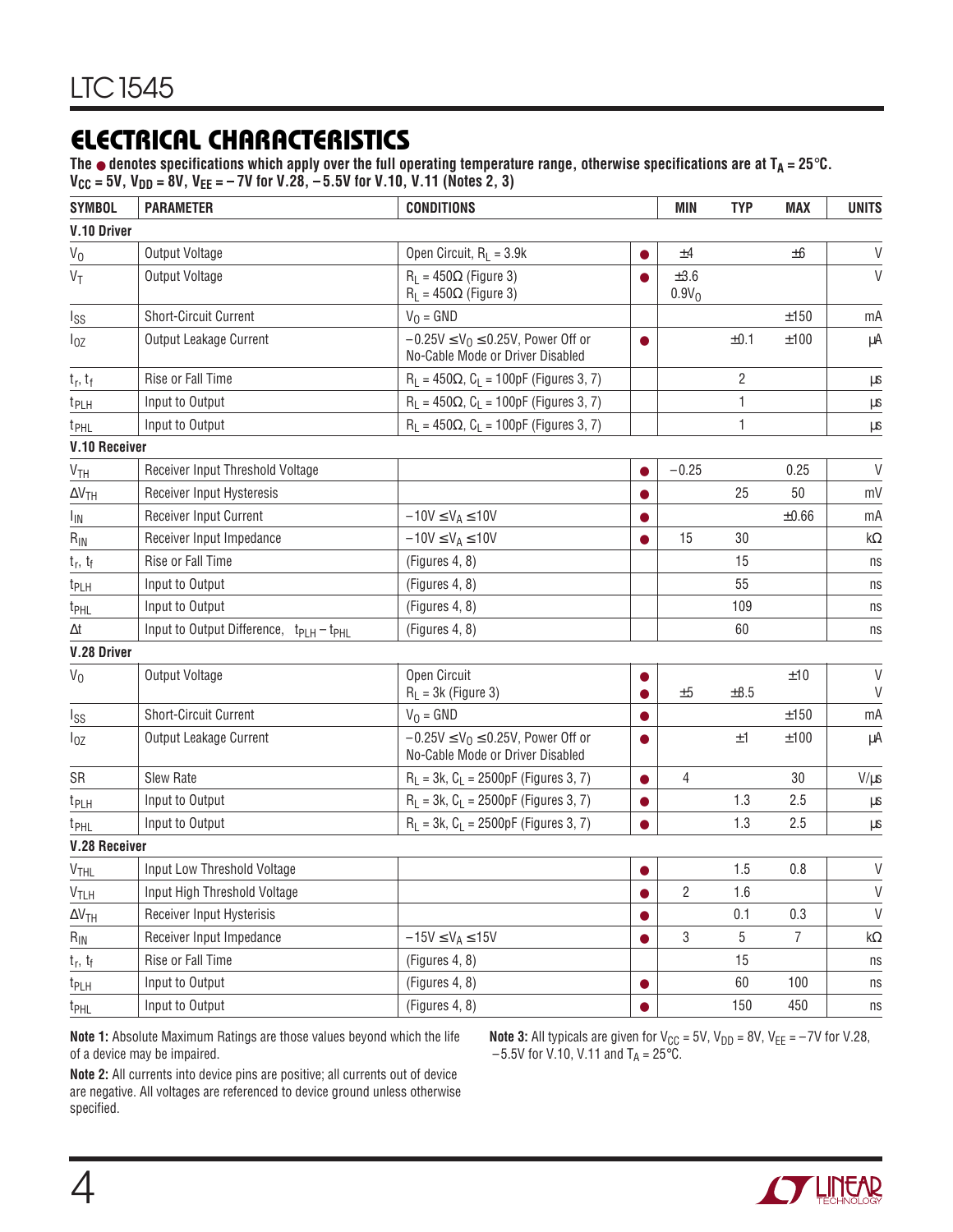## **PIN FUNCTIONS**

**V<sub>CC</sub>** (Pins 1, 19): Positive Supply for the Transceivers.  $4.75V \leq V_{CC} \leq 5.25V$ . Connect a 1µF capacitor to ground.

**V<sub>DD</sub>** (Pins 2, 20): Positive Supply Voltage for V.28. Connect to  $V_{DD}$  Pin 3 on LTC1543 or 8V supply. Connect a 1 $\mu$ F capacitor to ground.

**D1 (Pin 3):** TTL Level Driver 1 Input.

**D2 (Pin 4):** TTL Level Driver 2 Input.

**D3 (Pin 5):** TTL Level Driver 3 Input.

**R1 (Pin 6):** CMOS Level Receiver 1 Output.

**R2 (Pin 7):** CMOS Level Receiver 2 Output.

**R3 (Pin 8):** CMOS Level Receiver 3 Output.

**D4 (Pin 9):** TTL Level Driver 4 Input.

**R4 (Pin 10):** CMOS Level Receiver 4 Output.

**M0 (Pin 11):** TTL Level Mode Select Input 0 with Pull-Up to  $V_{CC}$ .

**M1 (Pin 12):** TTL Level Mode Select Input 1 with Pull-Up to  $V_{CC}$ .

**M2 (Pin 13):** TTL Level Mode Select Input 2 with Pull-Up to  $V_{CC}$ .

**DCE/DTE (Pin 14):** TTL Level Mode Select Input with Pull-Up to  $V_{CC}$ . Logic high enables Driver 3. Logic low enables Receiver 1.

**D4ENB (Pin 15):** TTL Level Enable Input with Pull-Up to V<sub>CC</sub>. Logic low enables Driver 4.

**R4EN (Pin 16):** TTL Level Enable Input with Pull-Up to  $V_{CC}$ . Logic high enables Receiver 4.

#### **R5 (Pin 17):** CMOS Level Receiver 5 Output.

**D5 (Pin 18):** TTL Level Driver 5 Input.

**D5 A (Pin 21):** Driver 5 Output.

**R5 A (Pin 22):** Receiver 5 Input.

**R4 A (Pin 23):** Receiver 4 Input.

**D4 A (Pin 24):** Driver 4 Input.

**R3 B (Pin 25):** Receiver 3 Noninverting Input.

**R3 A (Pin 26):** Receiver 3 Inverting Input.

**R2 B (Pin 27):** Receiver 2 Noninverting Input.

**R2 A (Pin 28):** Receiver 2 Inverting Input.

**D3/R1 B (Pin 29):** Receiver 1 Noninverting Input and Driver 3 Noninverting Output.

**D3/R1 A (Pin 30):** Receiver 1 Inverting Input and Driver 3 Inverting Output.

**D2 B (Pin 31):** Driver 2 Noninverting Output.

**D2 A (Pin 32):** Driver 2 Inverting Output.

**D1 B (Pin 33):** Driver 1 Noninverting Output.

**D1 A (Pin 34): Driver 1 Inverting Output.** 

**GND (Pin 35):** Ground.

**V<sub>EE</sub>** (Pin 36): Negative Supply Voltage. Connect to V<sub>FF</sub> Pin 26 on LTC1543. Connect a 1µF capacitor to ground.

## **TEST CIRCUITS**

![](_page_4_Figure_37.jpeg)

![](_page_4_Figure_38.jpeg)

![](_page_4_Figure_39.jpeg)

**Figure 1. V.11 Driver Test Circuit Figure 2. V.11 Driver/Receiver AC Test Circuit**

![](_page_4_Picture_41.jpeg)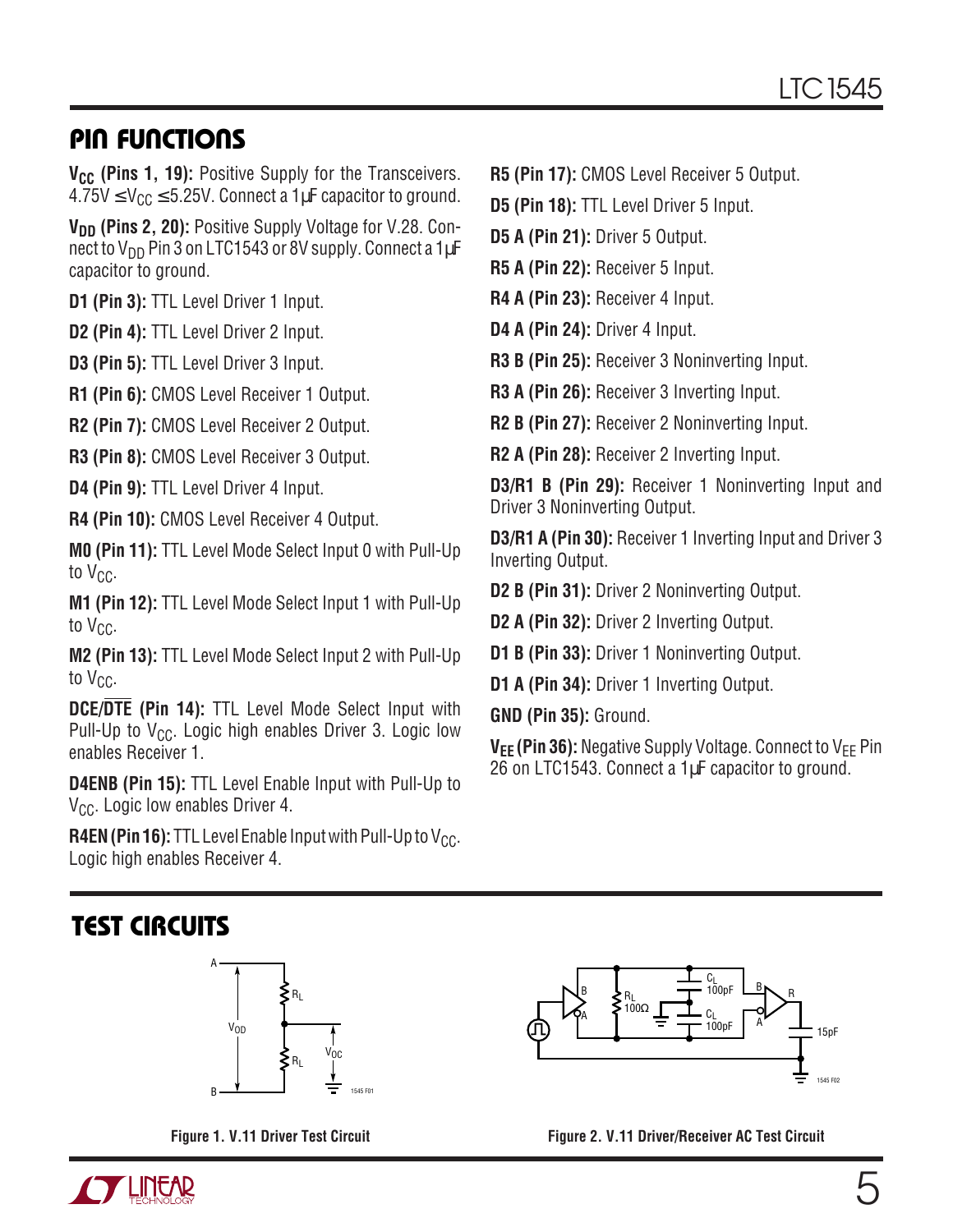## **TEST CIRCUITS**

![](_page_5_Figure_2.jpeg)

**Figure 3. V.10/V.28 Driver Test Circuit**

![](_page_5_Figure_4.jpeg)

**Figure 4. V.10/V.28 Receiver Test Circuit**

## **MODE SELECTION**

|                                             |                |                |    |      |                |      | $ $ (Note 1) $ $ (Note 2) $ $ |                | (Note 1) |                |                | (Note 3) |                |
|---------------------------------------------|----------------|----------------|----|------|----------------|------|-------------------------------|----------------|----------|----------------|----------------|----------|----------------|
| <b>LTC1545 MODE NAME</b>                    | M <sub>2</sub> | M <sub>1</sub> | M0 | D1   | D <sub>2</sub> | D3   | D4                            | D <sub>5</sub> | R1       | R <sub>2</sub> | R <sub>3</sub> | R4       | R <sub>5</sub> |
| Not Used (Default V.11)                     | 0              | 0              |    | V.11 | V.11           | V.11 | V.10                          | V.10           | V.11     | V.11           | V.11           | V.10     | V.10           |
| <b>RS530A</b>                               | 0              | $\mathbf{0}$   |    | V.11 | V.10           | V.11 | V.10                          | V.10           | V.11     | V.10           | V.11           | V.10     | V.10           |
| <b>RS530</b>                                | 0              |                |    | V.11 | V.11           | V.11 | V.10                          | V.10           | V.11     | V.11           | V.11           | V.10     | V.10           |
| X.21                                        | 0              |                |    | V.11 | V.11           | V.11 | V.10                          | V.10           | V.11     | V.11           | V.11           | V.10     | V.10           |
| V.35                                        |                | 0              |    | V.28 | V.28           | V.28 | V.28                          | V.28           | V.28     | V.28           | V.28           | V.28     | V.28           |
| RS449/V.36                                  |                | 0              |    | V.11 | V.11           | V.11 | V.10                          | V.10           | V.11     | V.11           | V.11           | V.10     | V.10           |
| V.28/RS232                                  |                |                |    | V.28 | V.28           | V.28 | V.28                          | V.28           | V.28     | V.28           | V.28           | V.28     | V.28           |
| $D4ENB = 1, R4EN = 0$<br>$MO = M1 = M2 = 1$ |                |                |    | 7    | Z              | 7    | 7                             | Ζ              | 7        | 7              | 7              | Z        | 7              |

**Note 1:** Driver 3 and Receiver 1 are enabled (and disabled) by DCE/DTE (Pin 14). Logic high enables Driver 3. Logic low enables Receiver 1.

**Note 2:** Driver 4 is enabled by D4ENB = 0 (Pin 15). **Note 3:** Receiver 4 is enabled by R4EN = 1 (Pin 16).

## **SWITCHING TIME WAVEFORMS**

![](_page_5_Figure_11.jpeg)

![](_page_5_Figure_12.jpeg)

![](_page_5_Picture_13.jpeg)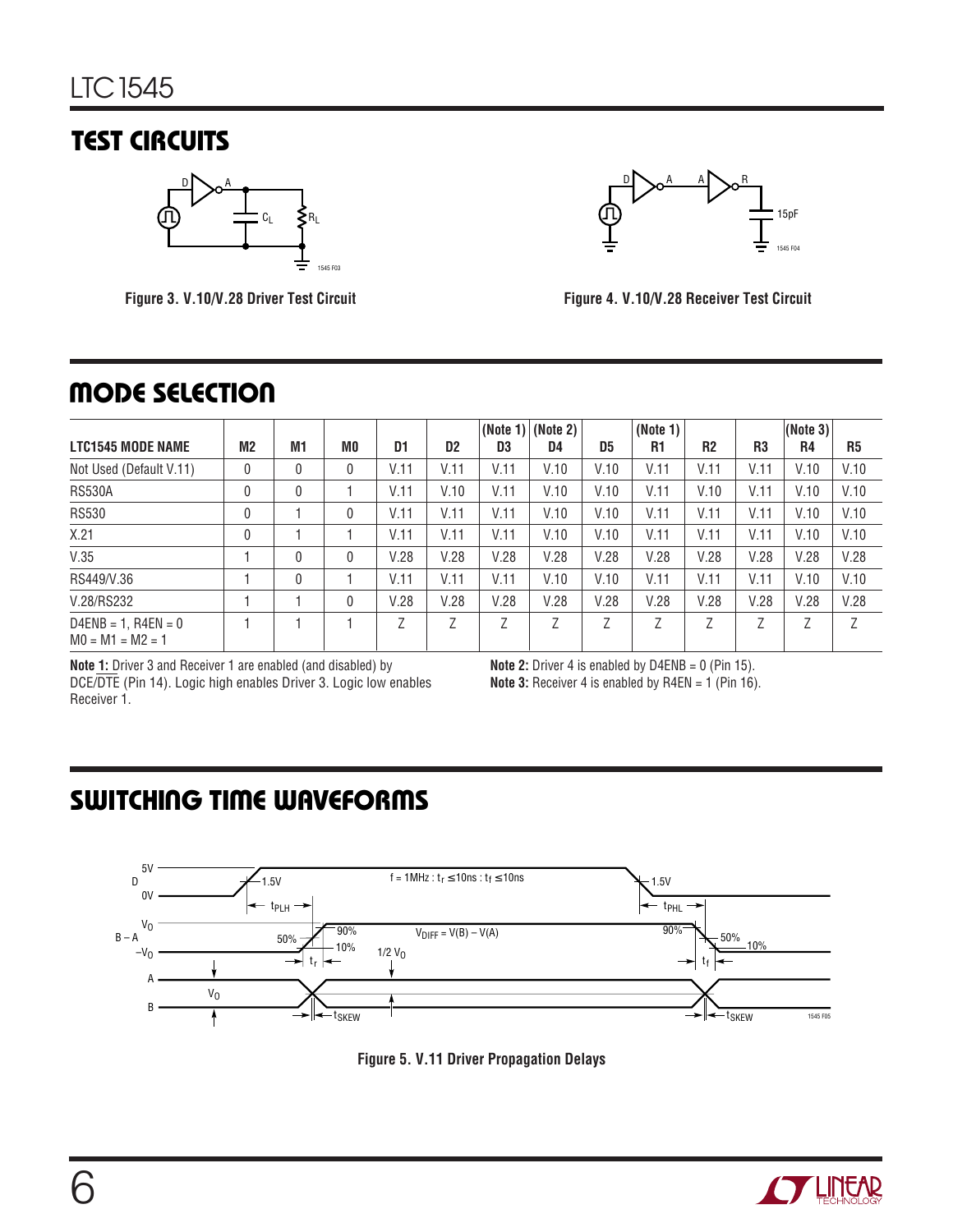#### **SWITCHING TIME WAVEFORMS Figure 6. V.11 Receiver Propagation Delays**  $V_{\text{IH}}$  $V_{IL}$  $-1.5V$ 1.5V 1.5V 1.5V tPHL **V<sub>OH</sub> V<sub>OL</sub>** A R tPLH 1545 F08 3V  $0V$ 1.5V 0V –3V  $\overline{3V}$ 1.5V 0V 3V –3V tPHL t<sub>f</sub> VO  $-V<sub>0</sub>$  $\overline{D}$ A tPLH t<sub>r</sub> 1545 F07 **Figure 7. V.10, V.28 Driver Propagation Delays** V<sub>OD2</sub>  $-V<sub>OD2</sub>$ 0V  $-1.5V$  $0V$ 1.5V tPLH VOH VOL  $B - A$ R tPHL 1545 F06  $f = 1$ MHz :  $t_r \le 10$ ns :  $t_f \le 10$ ns INPUT **OUTPUT**

**Figure 8. V.10, V.28 Receiver Propagation Delays**

# **APPLICATIONS INFORMATION U W U U**

#### **Overview**

The LTC1543/LTC1545 form the core of a complete software-selectable DTE or DCE interface port that supports the RS232, RS449, EIA530, EIA530-A, V.35, V.36 or X.21 protocols. Cable termination may be implemented using the LTC1344A software-selectable cable termination chip or by using existing discrete designs.

A complete DCE-to-DTE interface operating in EIA530 mode is shown in Figure 9. The LTC1543 of each port is used to generate the clock and data signals. The LTC1545 is used to generate the control signals along with LL (Local Loop-Back), RL (Remote Loop-Back), TM (Test Mode) and RI (Ring Indicate). The LTC1344A cable termination chip is used only for the clock and data signals because they must support V.35 cable termination. The control signals do not need any external resistors.

#### **Mode Selection**

The interface protocol is selected using the mode select pins M0, M1 and M2 (see the Mode Selection table).

For example, if the port is configured as a V.35 interface, the mode selection pins should be  $M2 = 1$ ,  $M1 = 0$ ,  $M0 = 0$ . For the control signals, the drivers and receivers will operate in V.28 (RS232) electrical mode. For the clock and data signals, the drivers and receivers will operate in V.35 electrical mode. The DCE/DTE pin will configure the port for DCE mode when high, and DTE when low.

The interface protocol may be selected simply by plugging the appropriate interface cable into the connector. The mode pins are routed to the connector and are left unconnected (1) or wired to ground (0) in the cable as shown in Figure 10.

![](_page_6_Picture_11.jpeg)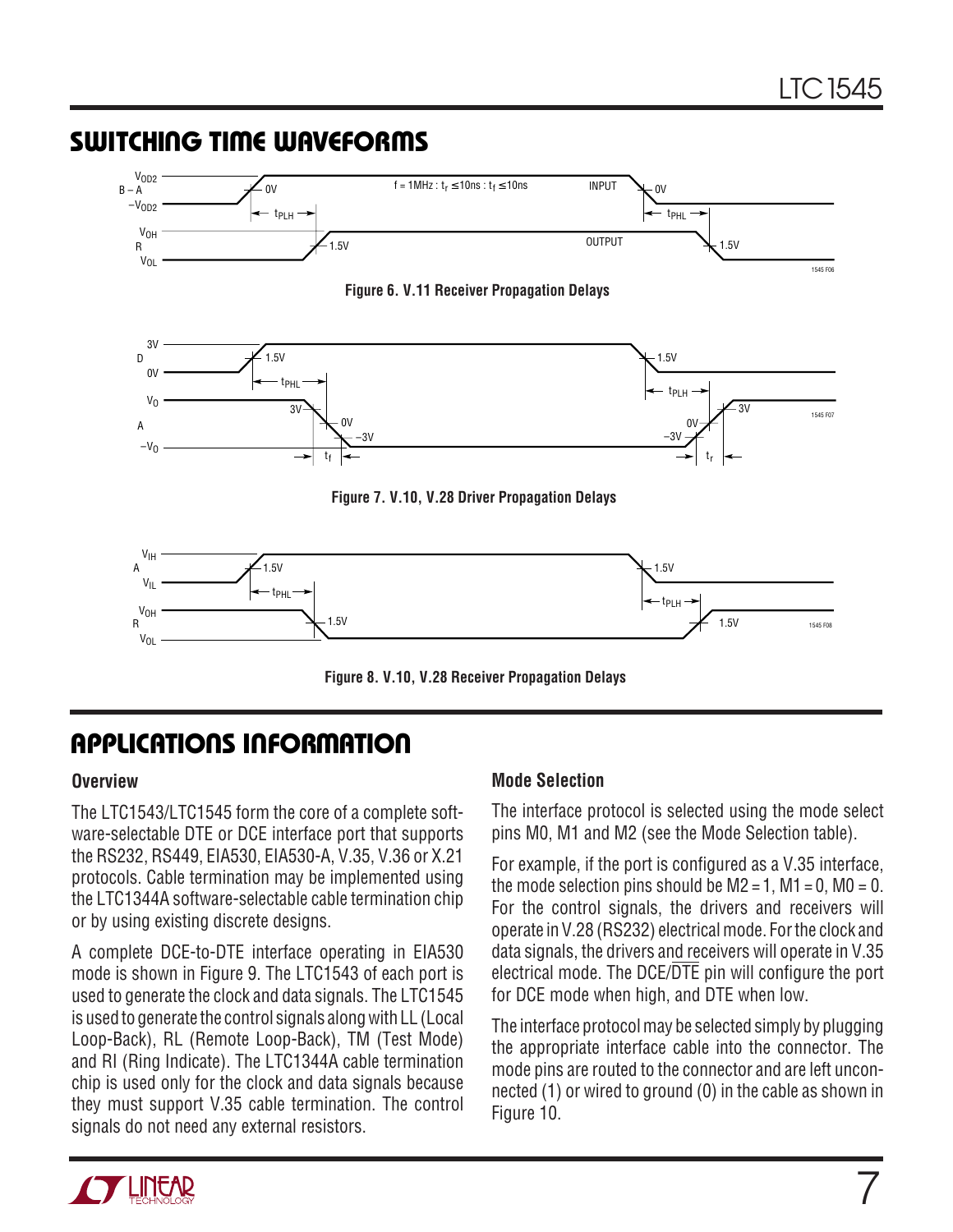![](_page_7_Figure_2.jpeg)

**Figure 9. Complete Multiprotocol Interface in EIA530 Mode**

The internal pull-up current sources will ensure a binary 1 when a pin is left unconnected and that the LTC1543/ LTC1545 and the LTC1344A enter the no-cable mode when the cable is removed. In the no-cable mode the LTC1543/LTC1545 supply current drops to less than 200µA and all LTC1543/LTC1545 driver outputs and LTC1344A resistive terminations are forced into a high impedance state.

The mode selection may also be accomplished by using jumpers to connect the mode pins to ground or  $V_{CC}$ .

#### **Cable Termination**

Traditional implementations have included switching resistors with expensive relays, or required the user to change termination modules every time the interface standard has changed. Custom cables have been used

![](_page_7_Picture_8.jpeg)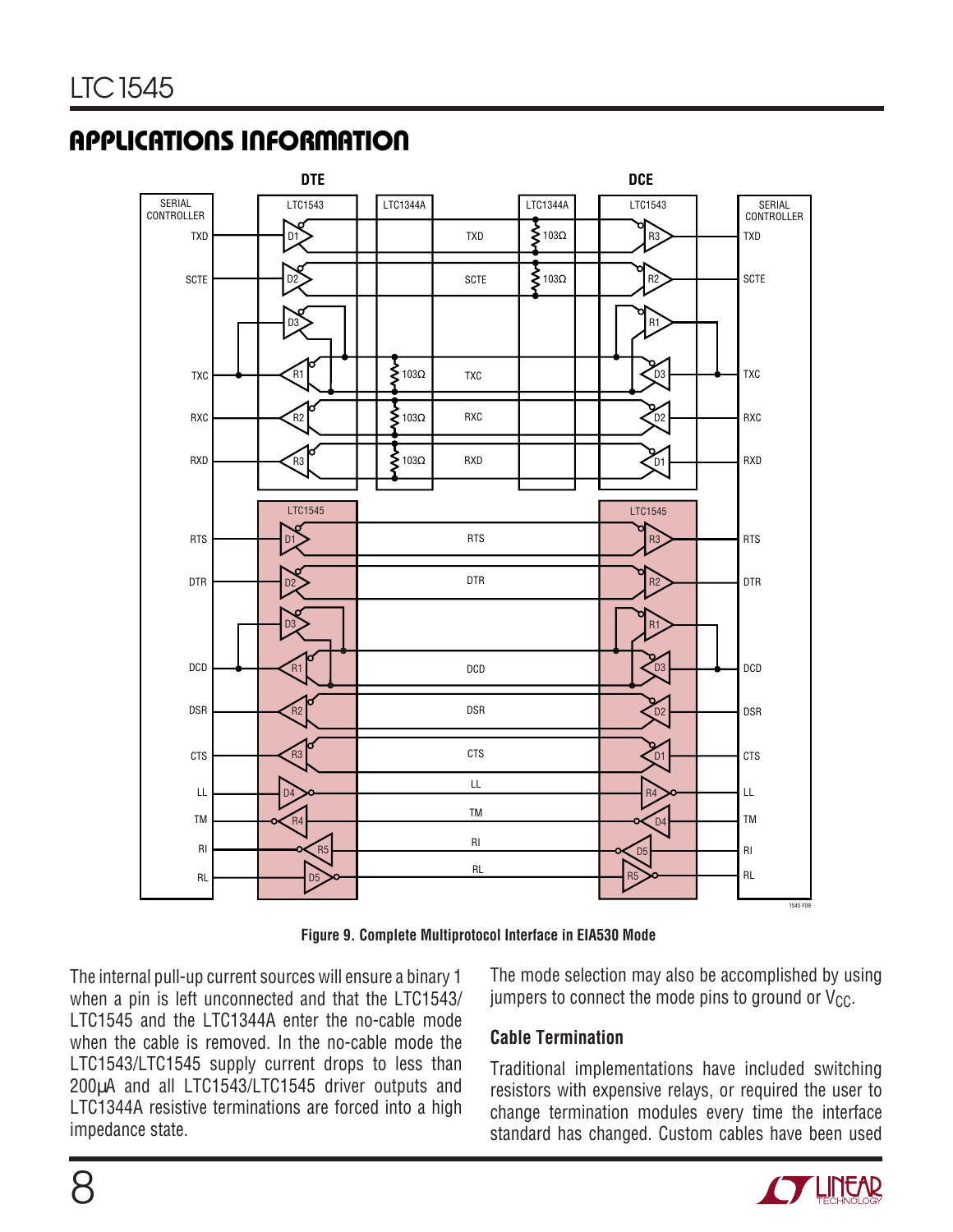![](_page_8_Figure_2.jpeg)

**Figure 10: Single Port DCE V.35 Mode Selection in the Cable**

with the termination in the cable head or separate terminations are built on the board and a custom cable routes the signals to the appropriate termination. Switching the terminations with FETs is difficult because the FETs must remain off even though the signal voltage is beyond the supply voltage for the FET drivers or the power is off.

Using the LTC1344A along with the LTC1543/LTC1545 solves the cable termination switching problem. Via software control, the LTC1344A provides termination for the V.10 (RS423), V.11 (RS422), V.28 (RS232) and V.35 electrical protocols.

#### **V.10 (RS423) Interface**

A typical V.10 unbalanced interface is shown in Figure 11. A V.10 single-ended generator output A with ground C is connected to a differential receiver with inputs A' connected to A, and input C' connected to the signal return ground C. Usually, no cable termination is required for V.10 interfaces, but the receiver inputs must be compliant with the impedance curve shown in Figure 12.

The V.10 receiver configuration in the LTC1545 is shown in Figure 13. In V.10 mode switch S3 inside the LTC1545 is turned off. The noninverting input is disconnected inside the LTC1545 receiver and connected to ground.The cable termination is then the 30k input impedance to ground of the LTC1545 V.10 receiver.

#### **V.11 (RS422) Interface**

A typical V.11 balanced interface is shown in Figure 14. A V.11 differential generator with outputs A and B with ground C is connected to a differential receiver with ground C', inputs A' connected to A, B' connected to B. The V.11 interface has a differential termination at the receiver end that has a minimum value of 100Ω. The termination resistor is optional in the V.11 specification, but for the high speed clock and data lines, the termination is required to prevent reflections from corrupting the data. The receiver inputs must also be compliant with the impedance curve shown in Figure 12.

![](_page_8_Picture_11.jpeg)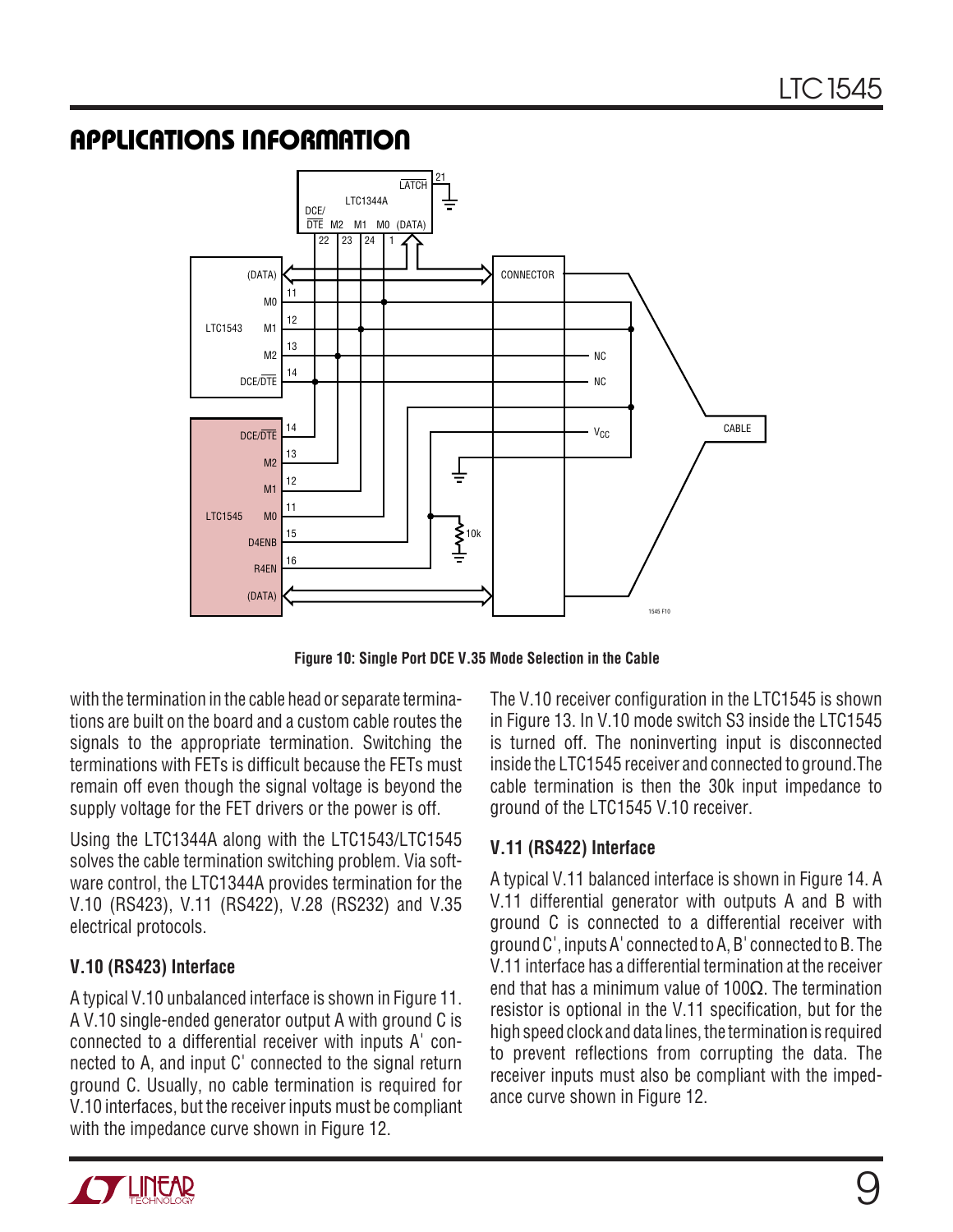![](_page_9_Figure_2.jpeg)

**Figure 11. Typical V.10 Interface**

![](_page_9_Figure_4.jpeg)

**Figure 12. V.10 Receiver Input Impedance**

![](_page_9_Figure_6.jpeg)

**Figure 13. V.10 Receiver Configuration**

![](_page_9_Figure_8.jpeg)

**Figure 14. Typical V.11 Interface**

![](_page_9_Figure_10.jpeg)

**Figure 15. V.11 Receiver Configuration**

In V.11 mode, all switches are off except S1 inside the LTC1344A which connects a 103Ω differential termination impedance to the cable as shown in Figure 15.

#### **V.28 (RS232) Interface**

A typical V.28 unbalanced interface is shown in Figure 16. A V.28 single-ended generator output A with ground C is connected to a single-ended receiver with input A' connected to A, ground C' connected via the signal return ground C.

In V.28 mode, all switches are off except S3 inside the LTC1543/LTC1545 which connects a 6k (R8) impedance to ground in parallel with 20k (R5) plus 10k (R6) for a combined impedance of 5k as shown in Figure 17. The noninverting input is disconnected inside the LTC1543/ LTC1545 receiver and connected to a TTL level reference voltage for a 1.4V receiver trip point.

![](_page_9_Picture_16.jpeg)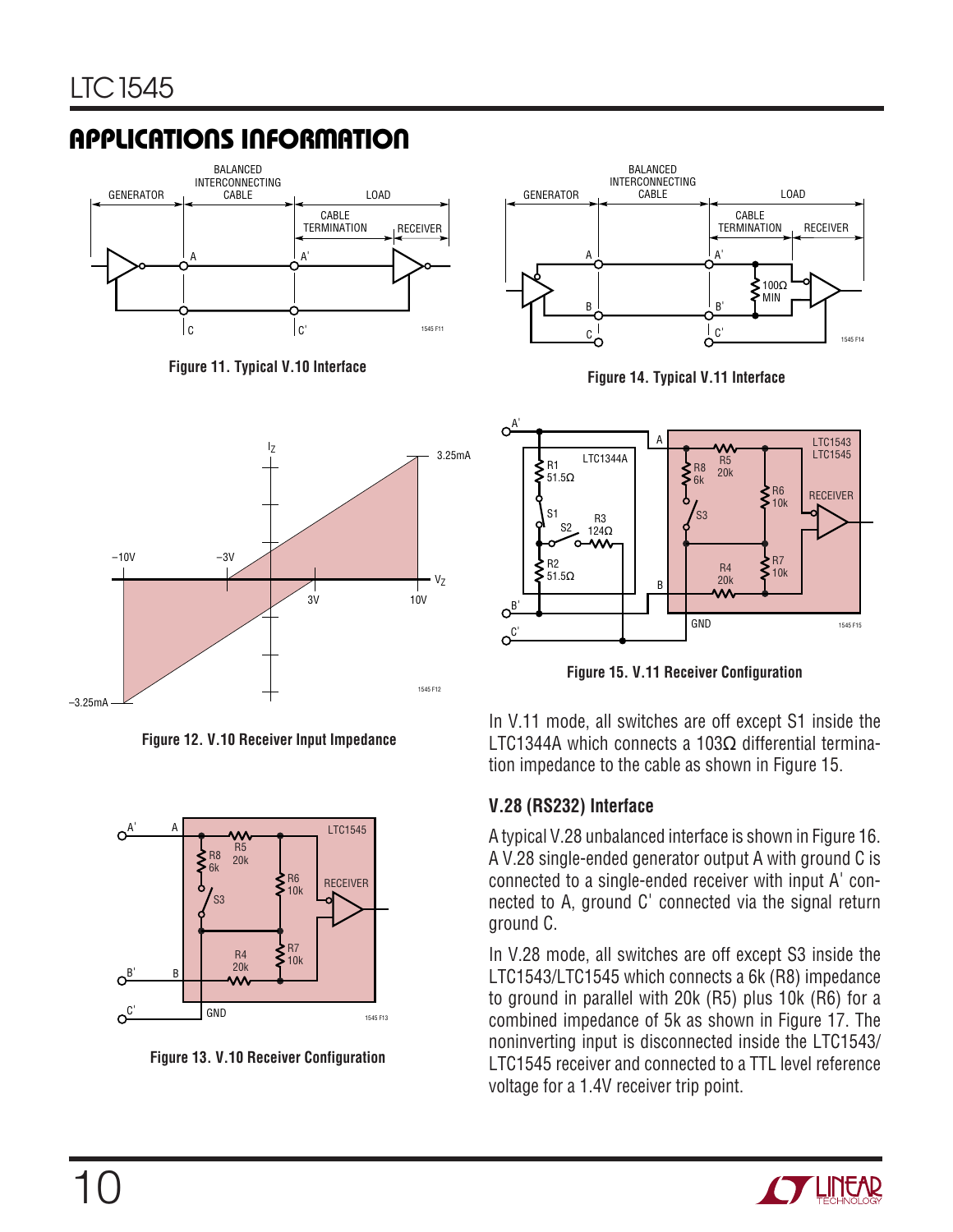![](_page_10_Figure_2.jpeg)

**Figure 16. Typical V.28 Interface**

![](_page_10_Figure_4.jpeg)

**Figure 17. V.28 Receiver Configuration**

![](_page_10_Figure_6.jpeg)

**Figure 18. Typical V.35 Interface**

#### **V.35 Interface**

A typical V.35 balanced interface is shown in Figure 18. A V.35 differential generator with outputs A and B with ground C is connected to a differential receiver with ground C', inputs A' connected to A, B' connected to B. The

![](_page_10_Picture_10.jpeg)

V.35 interface requires a T or delta network termination at the receiver end and the generator end. The receiver differential impedance measured at the connector must be  $100Ω ±10Ω$ , and the impedance between shorted terminals (A' and B') and ground C' must be  $150\Omega \pm 15\Omega$ .

In V.35 mode, both switches S1 and S2 inside the LTC1344A are on, connecting the T network impedance as shown in Figure 19. Both switches in the LTC1543 are off. The 30k input impedance of the receiver is placed in parallel with the T network termination, but does not affect the overall input impedance significantly.

The generator differential impedance must be  $50\Omega$  to 150 $Ω$  and the impedance between shorted terminals (A and B) and ground C must be  $150\Omega \pm 15\Omega$ . For the generator termination, switches S1 and S2 are both on and the top side of the center resistor is brought out to a pin so it can be bypassed with an external capacitor to reduce common mode noise as shown in Figure 20.

![](_page_10_Figure_14.jpeg)

![](_page_10_Figure_15.jpeg)

![](_page_10_Figure_16.jpeg)

![](_page_10_Figure_17.jpeg)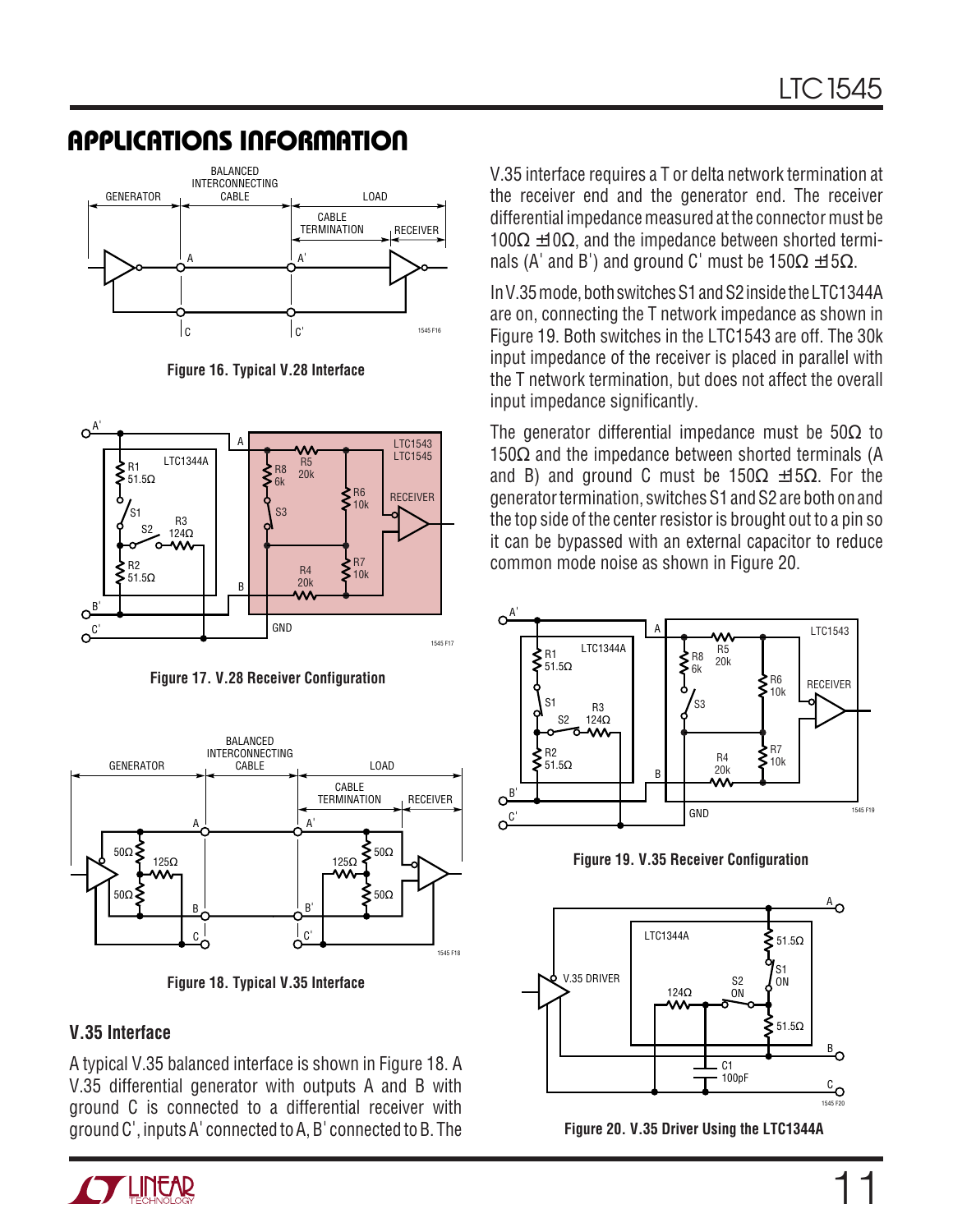Any mismatch in the driver rise and fall times or skew in the driver propagation delays will force current through the center termination resistor to ground, causing a high frequency common mode spike on the A and B terminals. The common mode spike can cause EMI problems that are reduced by capacitor C1 which shunts much of the common mode energy to ground rather than down the cable.

#### **No-Cable Mode**

The no-cable mode (M0 = M1 = M2 = D4ENB = 1, R4EN = 0) is intended for the case when the cable is disconnected from the connector. The charge pump, bias circuitry, drivers and receivers are turned off, the driver outputs are forced into a high impedance state, and the supply current drops to less than 200µA.

#### **Charge Pump**

The LTC1543 uses an internal capacitive charge pump to generate  $V_{DD}$  and  $V_{EE}$  as shown in Figure 21. A voltage doubler generates about 8V on  $V_{DD}$  and a voltage inverter generates about  $-7.5V$  for  $V_{FF}$ . Four 1 $\mu$ F surface mounted tantalum or ceramic capacitors are required for C1, C2, C3 and C4. The  $V_{FF}$  capacitor C5 should be a minimum of 3.3µF. All capacitors are 16V and should be placed as close as possible to the LTC1543 to reduce EMI. The turn-on time for the charge pump is 60ms.

![](_page_11_Figure_7.jpeg)

**Figure 21. Charge Pump**

#### **Receiver Fail-Safe**

All LTC1543/LTC1545 receivers feature fail-safe operation in all modes. If the receiver inputs are left floating or shorted together by a termination resistor, the receiver output will always be forced to a logic high.

#### **DTE vs DCE Operation**

The DCE/DTE pin acts as an enable for Driver 3/Receiver 1 in the LTC1543, and Driver 3/Receiver 1 in the LTC1545.

The LTC1543/LTC1545 can be configured for either DTE or DCE operation in one of two ways: a dedicated DTE or DCE port with a connector of appropriate gender, or a port with one connector that can be configured for DTE or DCE operation by rerouting the signals to the LTC1543/LTC1545 using a dedicated DTE cable or dedicated DCE cable.

A dedicated DTE port using a DB-25 male connector is shown in Figure 22. The interface mode is selected by logic outputs from the controller or from jumpers to either  $V_{CC}$ or GND on the mode select pins. A dedicated DCE port using a DB-25 female connector is shown in Figure 23.

A port with one DB-25 connector, can be configured for either DTE or DCE operation is shown in Figure 24. The configuration requires separate cables for proper signal routing in DTE or DCE operation. For example, in DTE mode, the TXD signal is routed to Pins 2 and 14 via Driver 1 in the LTC1543. In DCE mode, Driver 1 now routes the RXD signal to Pins 2 and 14.

#### **Compliance Testing**

A European standard EN 45001 test report is available for the LTC1343/LTC1545/LTC1344A chipset. A copy of the test report is available from LTC or TUV Telecom Services Inc. (formerly Detecon Inc.)

The title of the report is:

Test Report No. NET2/071601/98.

The address of TUV Telecom Services Inc. is:

TUV Telecom Services Inc. Suite 107 1775 Old Highway 8 St. Paul, MN 55112 USA Tel. +1 (612) 639-0775 Fax. +1 (612) 639-0873

![](_page_11_Picture_22.jpeg)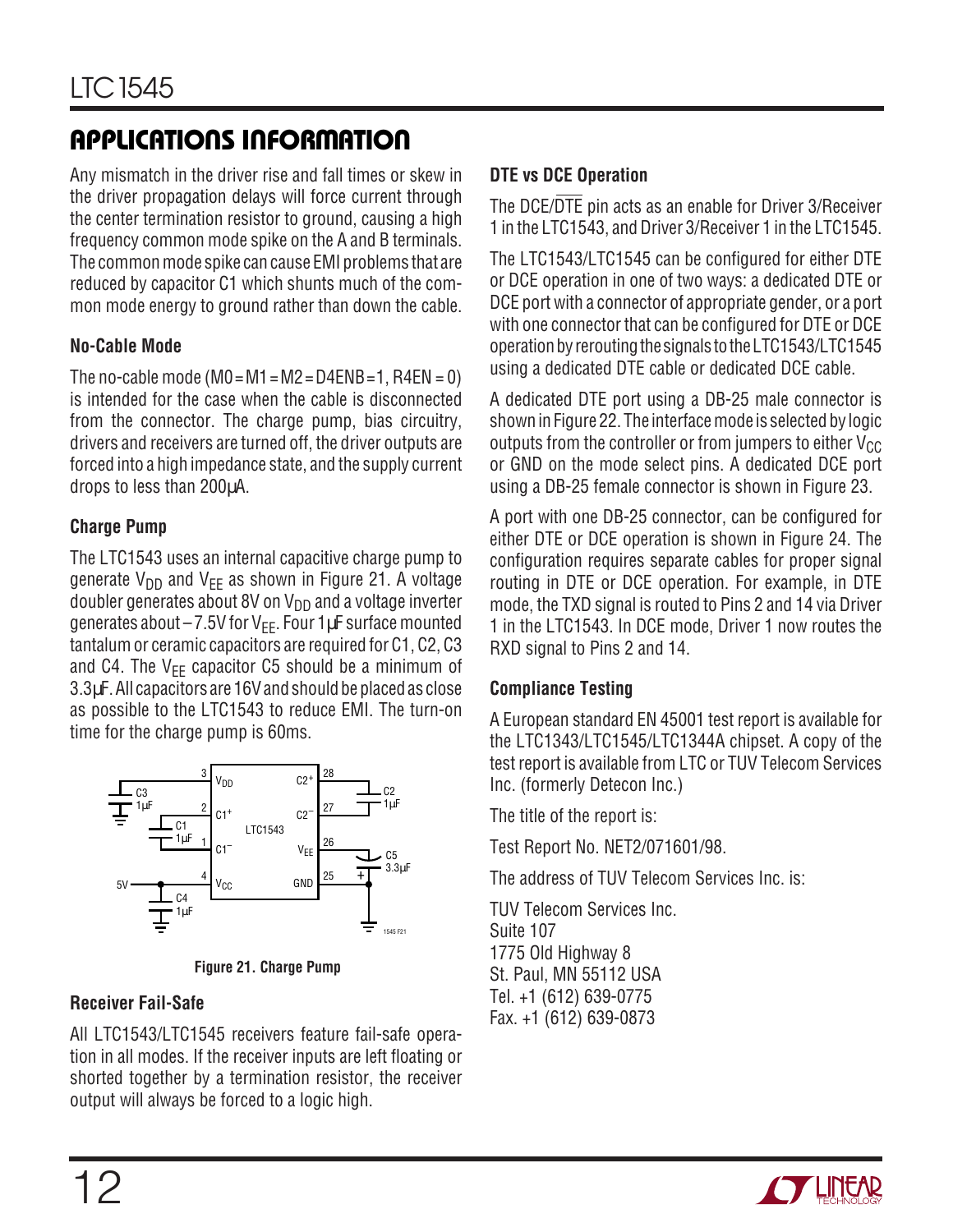## **TYPICAL APPLICATIONS U**

![](_page_12_Figure_2.jpeg)

![](_page_12_Figure_3.jpeg)

![](_page_12_Picture_4.jpeg)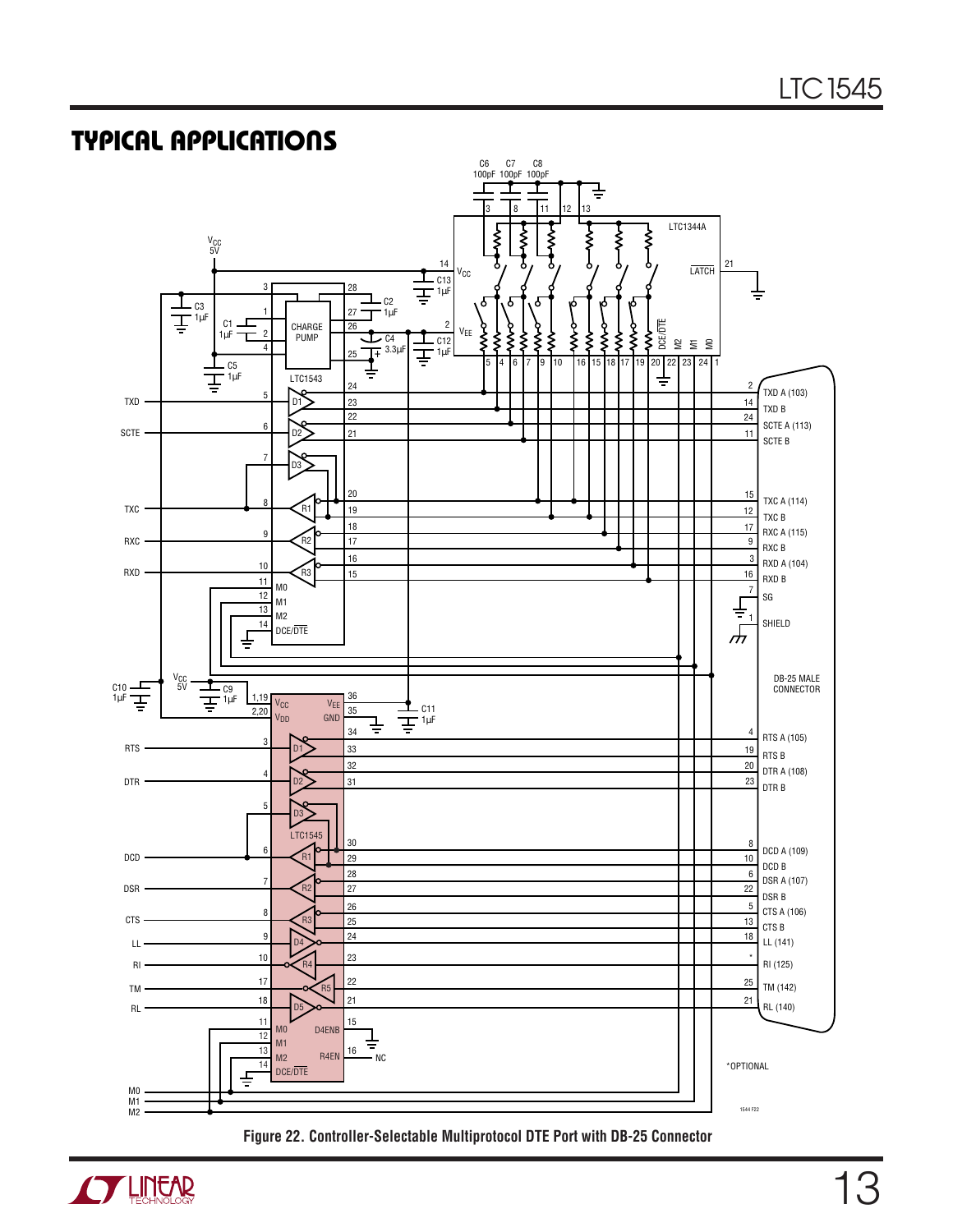## **TYPICAL APPLICATIONS U**

![](_page_13_Figure_2.jpeg)

#### **Figure 23. Controller-Selectable DCE Port with DB-25 Connector**

![](_page_13_Picture_4.jpeg)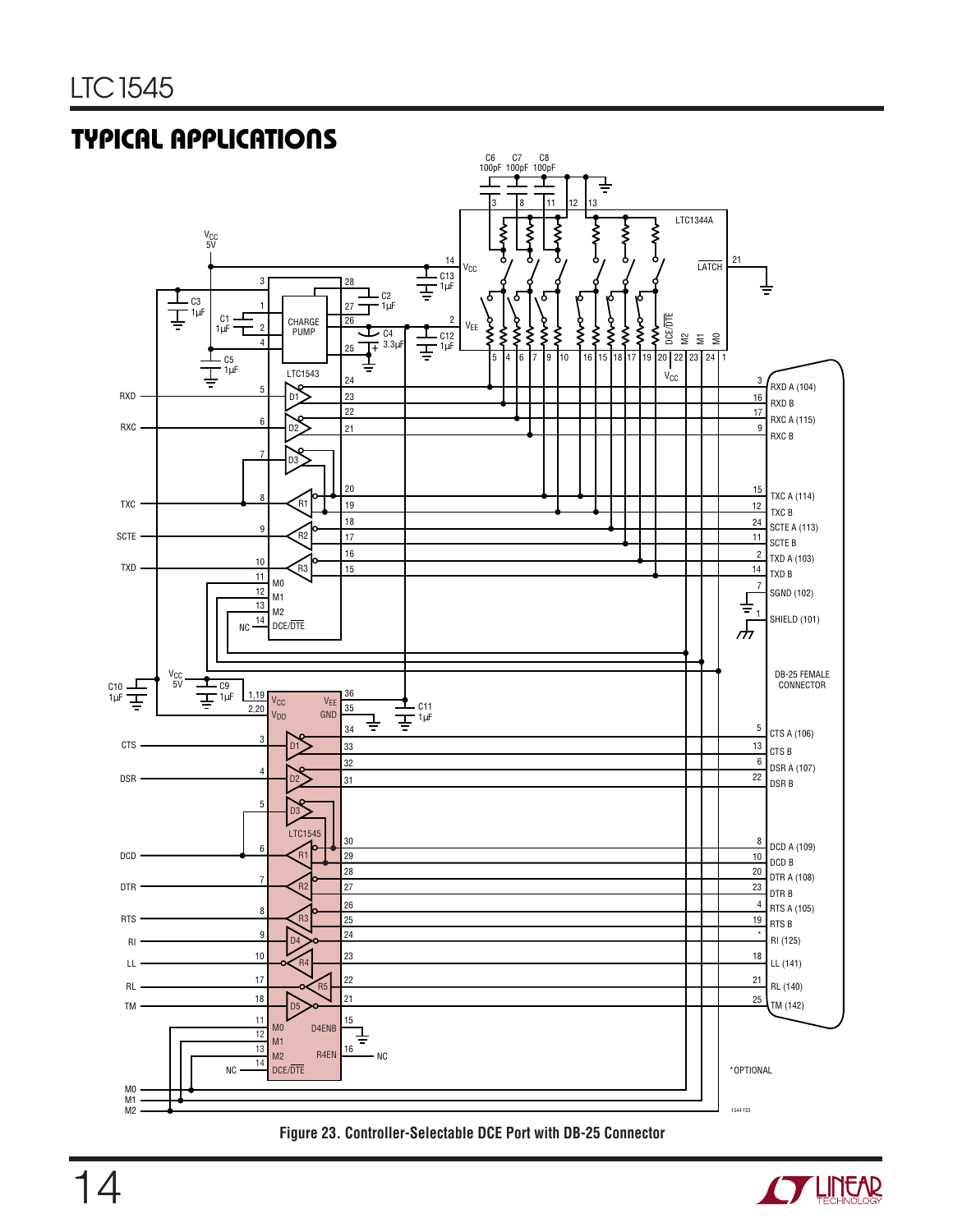## **TYPICAL APPLICATIONS U**

![](_page_14_Figure_2.jpeg)

#### **Figure 24. Controller-Selectable Multiprotocol DTE/DCE Port with DB-25 Connector**

![](_page_14_Picture_4.jpeg)